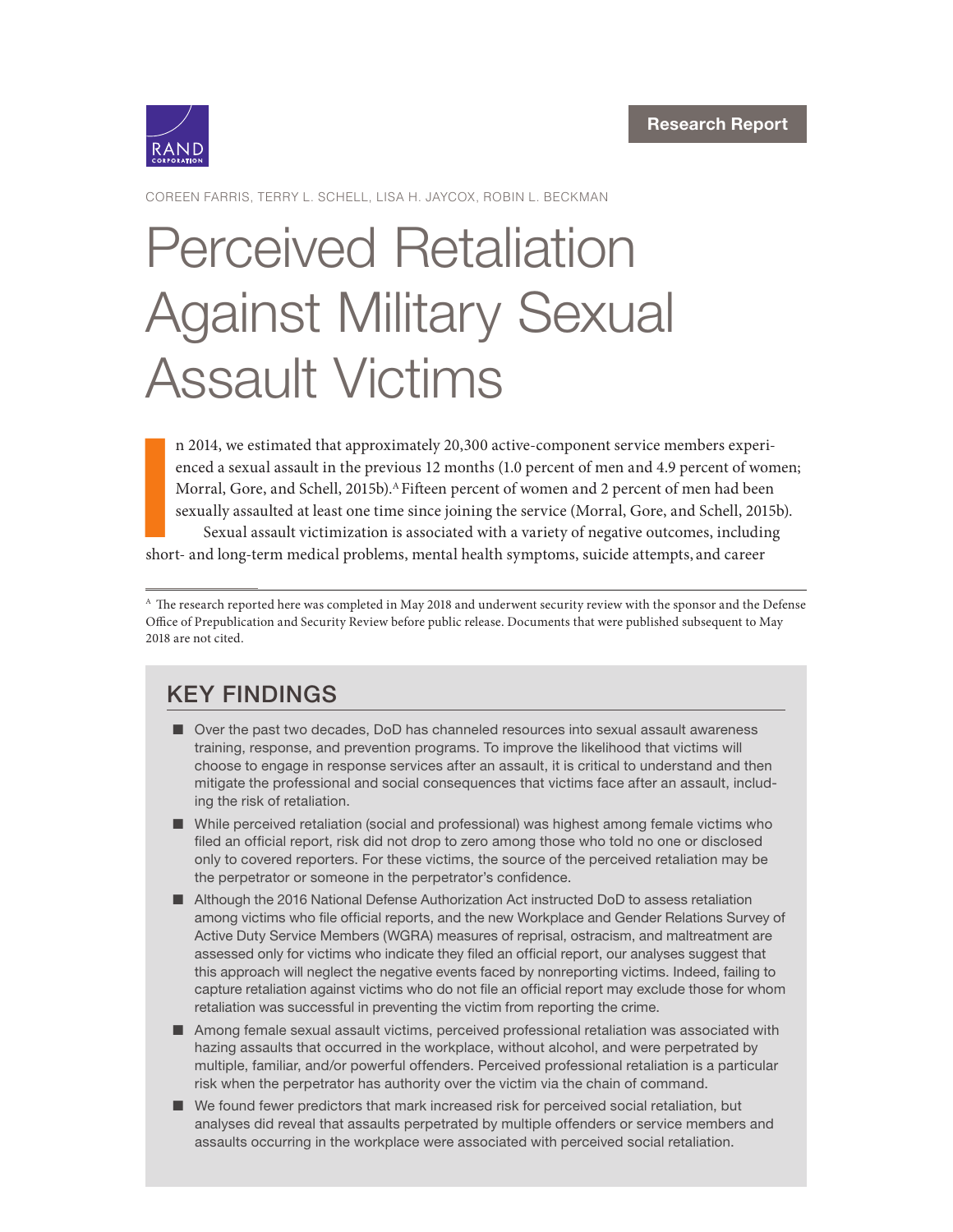disruption (Frayne et al., 1999; Kimerling et al., 2007; Riggs et al., 2000; Skinner et al., 2000). Some of the harms associated with victimization may be attributed to experiences that occur in the aftermath of assault, rather than the assault itself. Victims who are disbelieved, stigmatized, or blamed when they confide in others are more likely than other victims to experience posttraumatic stress symptoms (Campbell et al., 2001). These experiences may be common in the military. In 2014, 30 percent of female military sexual assault victims self-reported that they experienced social retaliation, professional retaliation, or adverse administrative actions, or punishments for violations associated with the sexual assault (Jaycox et al., 2015). Among female victims who chose to file an official report with the U.S. Department of Defense (DoD), perceived retaliation is even higher (54.5 to 62 percent; Jaycox et al., 2015; Morral, Gore, and Schell, 2015a).

In response to the high and stable rates of perceived retaliation against sexual assault victims (Morral, Gore, and Schell, 2015b; Rock, 2013; Rock et al., 2011), in 2014, Secretary of Defense Chuck Hagel announced new procedures that would better prepare commanders, junior officers, and supervisors to "reduce the potential for retaliation." He made clear that retaliation

directly contradicts one of the highest values of our military—that we protect our brothers and our sisters in uniform. When someone reports a sexual assault, they need to be embraced and helped, not ostracized or punished with retribution (Hagel, 2014).

This resolve was echoed by the U.S. Congress, which included in the National Defense Authorization Act for fiscal year 2016 a directive to create a comprehensive strategy to prevent retaliation (Pub. L. 114-92, 2015). The resultant *DoD Retaliation Prevention and Response Strategy* includes the goal of "creating a culture intolerant of retaliation" and plans to "hold supervisors and leaders appropriately accountable for preventing, detecting, and addressing retaliatory behavior" (DoD, 2016). To guide this effort, it may be helpful to better understand the situations in which retaliation against military sexual assault victims is most likely to occur. Although fear

of retaliation is often identified as a barrier to reporting sexual assault (Davis and Grifka, 2017b; Jaycox et al., 2015), little is known about the predictors of retaliation when it does occur. This research documents the characteristics of the incidents, victims, and perpetrators that increase risk for perceived retaliatory behavior against military victims. Because telling others about the sexual assault increases the number of people who know about the assault and thus may retaliate against the victim, we also explored the relationship between disclosure choices and retaliation and subsequently controlled for disclosure choices when identifying risk factors for retaliation.

# Perceived Social and Professional **Retaliation**

Among all service members who were categorized as having experienced a sexual assault in the previous year, 31 percent of male victims and 28 percent of female victims self-reported that they experienced social or professional retaliation as a result of the assault (Figure 1).1 Male and female victims did not differ significantly in their rates of perceived retaliation  $(\chi^2(2) = 1.76, p = 0.41)$ .

### Comparison with Other Estimates

Given substantial differences in how retaliation and related concepts have been defined and measured across surveys and reports, it is not surprising that estimated rates of retaliation also differ. In this analysis, we found that *among all service members who were classified as experiencing a sexual assault in the past year*, 29 percent perceived either social or professional retaliation "as a result of the unwanted event." In a previous report, using the same survey data and definition of social or professional retaliation but limiting the population of victims to *only those who filed an official report*, 52 percent indicated that they experienced social or professional retaliation (Jaycox et al., 2015). This report also found that when adverse administrative actions and punishments for violations associated with the sexual assault are included in the measure of retaliation, the percentage of victims *who filed an official report* who perceived retaliation is 54 to 62 percent (Jaycox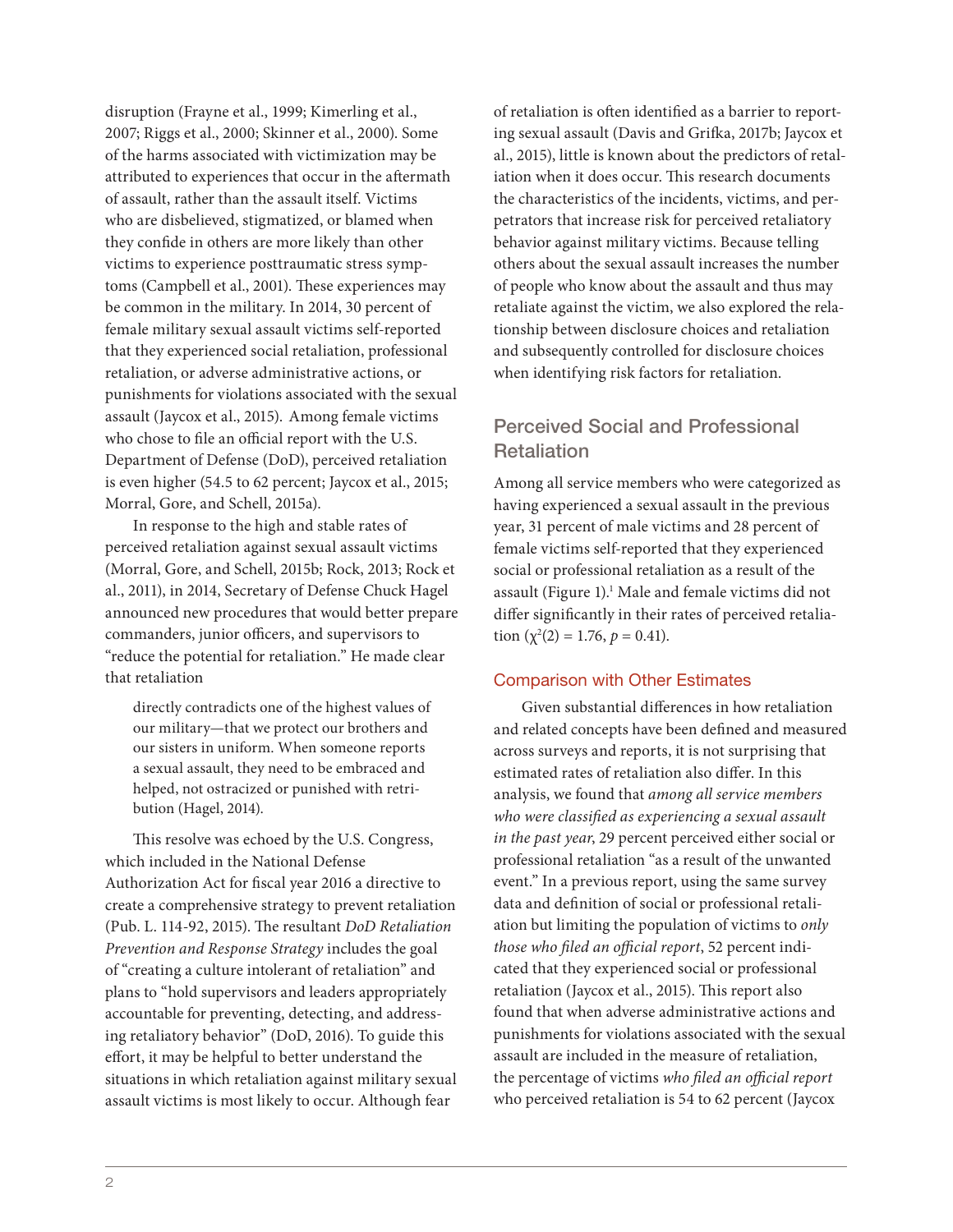#### FIGURE 1

Weighted Percentage of Sexual Assault Victims who Perceived Social or Professional Retaliation Against Them as a Result of the Assault



SOURCE: 2014 Workplace and Gender Relations Survey of Active Duty Service Members (WGRA), in Morral, Gore, and Schell, 2015a.

et al., 2015; Morral, Gore, and Schell, 2015a). In other words, the evidence suggests that victims who make reports that could be released to investigators are more likely to face perceived retaliation than the group of all victims, many of whom keep the assault private.

In the 2016 Workplace and Gender Relations Survey, a two-year follow-up to this data set, the survey items assessing perceived retaliation that were used for this analysis were replaced with a new and more comprehensive survey measure. It more carefully matches respondents' self-reported experiences to DoD criteria for criminal or policy-prohibited ostracism, maltreatment, or reprisal. In a 2017 report describing using data from this newer measure, and limiting the population to only sexual assault victims who filed an official report, 32 percent experienced ostracism, maltreatment, or reprisal (Davis and Grifka, 2017b). Given that ostracism, maltreatment, and reprisal are more precise concepts than victim perceived retaliation (see sidebar Changes in DoD Measurement of Retaliation), it should be expected that the estimate is lower than the rate of perceived retaliation among victims who report.

# **Disclosure**

Because the RAND Military Workplace Study (RMWS) survey sample included a larger number of female victims than male victims, estimates of

retaliation risk for women were available for a larger number of assault, perpetrator, and victim characteristics and, therefore, were the focus of all subsequent analyses.

Among service women who experienced a sexual assault in the previous 12 months, Figure 2 illustrates whom they told about the assault. As noted previously, the categories for this variable are mutually

#### FIGURE 2

Disclosure Choices Among Service Women who Experienced a Sexual Assault (weighted percentage)



SOURCE: 2014 RMWS.

NOTE: Individuals in a given category may or may not have told someone in a category with a lower number but did not disclose to anyone in a higher category.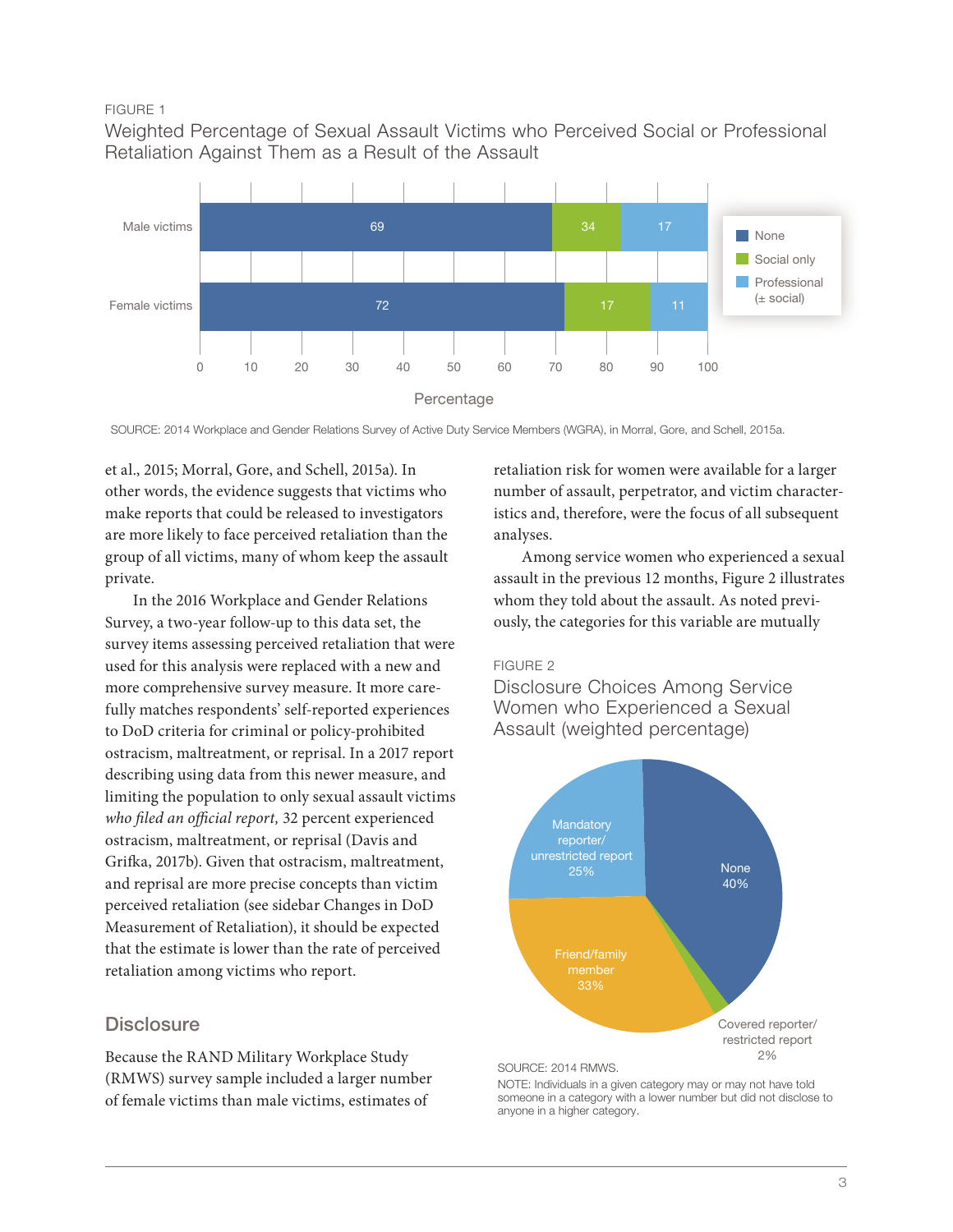# Methods

In 2014, at the request of DoD, the RAND National Defense Research Institute conducted an independent assessment of sexual assault, sexual harassment, and gender discrimination in the U.S. military. More than 170,000 service members completed the survey, fielded as part of the RMWS. Survey weights were used to account for the sampling design and survey nonresponse, using 40 administrative variables that assessed sociodemographic, occupational, and survey fieldwork information. All demographics of the weighted sample match the demographics of the population of active component service members. A complete description of the study design and implementation has been published (Morral, Gore, and Schell, 2014; Morral, Gore, and Schell, 2015b).

## Sexual Assault Measure

The RMWS defines a service member as having experienced a sexual assault on the basis of a nested, threepart series of questions that assess whether events satisfied all Uniform Code of Military Justice (UCMJ) criteria for sexual assaults: (1) an unwanted experience occurred like one described in the law (e.g., unwanted penetration of an orifice, unwanted contact with genitalia), (2) the event was intended to abuse or humiliate the victim or done to gratify a sexual desire, and (3) one of the UCMJ-defined coercive actions was used (e.g., threats, incapacitation).

#### Disclosure Measures

To assess the extent to which victims disclosed the sexual assault, we created three dichotomous items that describe whether the victim told (1) a friend or family member, (2) a covered professional who is permitted by military policy to keep the sexual assault confidential (i.e., Sexual Assault Response Coordinator, victim advocate, hotline counselor, medical professional, chaplain, therapist, Special Victims' or Victim's Legal Counsel, officer/noncommissioned officer [NCO] outside the victim's chain of command), or (3) a mandatory reporter who is obligated by military policy to report the assault (i.e., a supervisor or someone above the victim in the chain of command, someone in military law enforcement). A fourth dichotomous item described whether the victim filed an unrestricted report.

The dichotomous disclosure variables described here were used in the statistical modeling, as they can jointly account for all possible combinations of disclosure choices and also allow for conclusions to be drawn about the influence of each type of disclosure after controlling for disclosure to other sources. For descriptive purposes only, the four disclosure variables were also recoded to form a single variable with four mutually exclusive categories. These levels correspond to the victim having told

- 1. no one
- 2. covered reporter or having filed a restricted report
- 3. a friend or family member
- 4. a mandatory reporter or having filed an unrestricted report.

Respondents in a given category may or may not have told someone in a lower-numbered category and did not tell anyone in a higher-numbered category.

#### Retaliation Measures

**Social retaliation** was measured with a dichotomous item that asked, "As a result of the unwanted event, did you experience any social retaliation? For example, ignored by coworkers, being blamed for what happened." **Professional retaliation** was measured with an item that asked, "As a result of the unwanted event, did you experience any professional retaliation? For example, loss of privileges, denied promotion/ training, transferred to less favorable job."<sup>1</sup> For this analysis, we calculated the percentage of *all* sexual assault victims who indicated that they had experienced social or professional retaliation. In some prior reports, retaliation had been calculated only among those victims who indicated that they filed an official report (Rock, 2013).

For descriptive purposes only, we also summarized survey-assessed retaliation using a single, nominal variable that separated perceived retaliation into three, mutually exclusive categories indicating that the victim perceived

- 1. no retaliation
- 2. social retaliation only
- 3. professional retaliation (with or without social retaliation).\*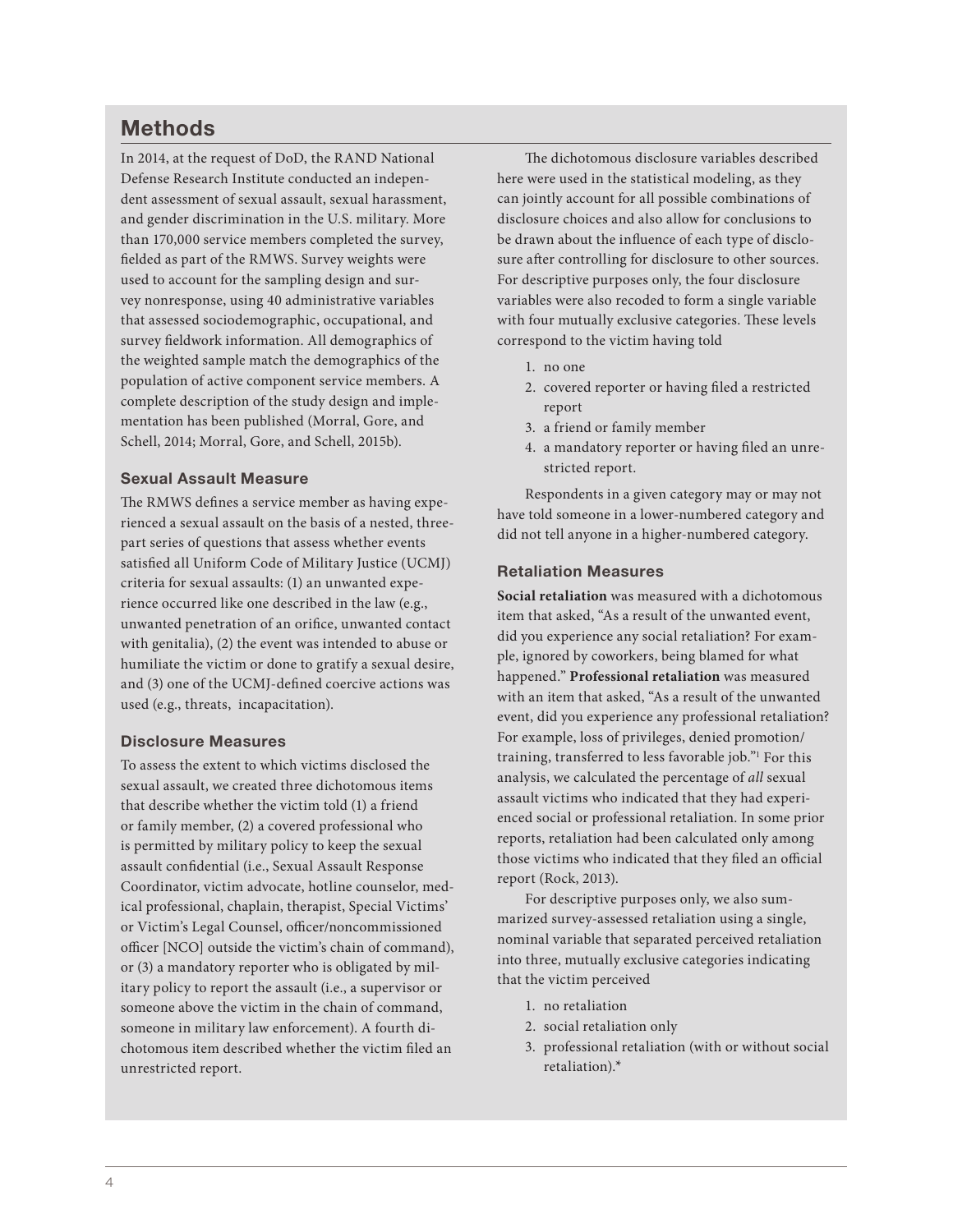[W]e assessed the following victim-identified characteristics as possible indicators of risk for retaliation: hazing-related assault, victim alcohol use, perpetrator alcohol use, workplace assault, number of assailants, relationship to assailant, offender status (service member, relative rank to victim, within victim's chain of command), victim service branch, and victim pay grade.

#### Assault, Perpetrator and Victim Characteristics

Three assault characteristics were embedded in the sexual assault measure (victim injury, perpetrator intent [sexual or abusive], and assault type [penetrative, nonpenetrative, attempted]); all other characteristics were assessed via survey items that were presented to RMWS respondents who were categorized as having experienced a sexual assault in the previous year. Victims who had been sexually assaulted one time in the past year described the single assault, and victims who indicated that they experienced multiple incidents were instructed to answer follow-up questions for the one they considered to be the "worst or most serious." For this analysis, we assessed the following victim-identified characteristics as possible indicators of risk for retaliation: hazing-related assault, victim alcohol use, perpetrator alcohol use, workplace assault, number of assailants, relationship to assailant, offender status (service member, relative rank to victim, within victim's chain of command), victim service branch, and victim pay grade.

# Analytic Approach

All analyses were completed using survey weights and statistical methods to account for variance inflation due to weighting (Morral, Gore, and Schell, 2015b). All analyses were restricted to service women who had experienced at least one sexual assault in the past year. Because some assault characteristics are likely to influence disclosure (Fisher et al., 2003; Gartner and MacMillan, 1995; Starzynski et al., 2005), and disclosure—in turn—predicts retaliation, we used logistic regression models to estimate the relationships between all assault characteristics and perceived social or professional retaliation while simultaneously controlling for the four dichotomous disclosure variables described earlier. The goal of the analyses is to document assault, victim, and perpetrator characteristics that can serve as markers of increased risk of retaliation. To that end, models for each characteristic were run independently.

\* Most female sexual assault victims who perceived professional retaliation indicated that they had also experienced social retaliation (83 percent).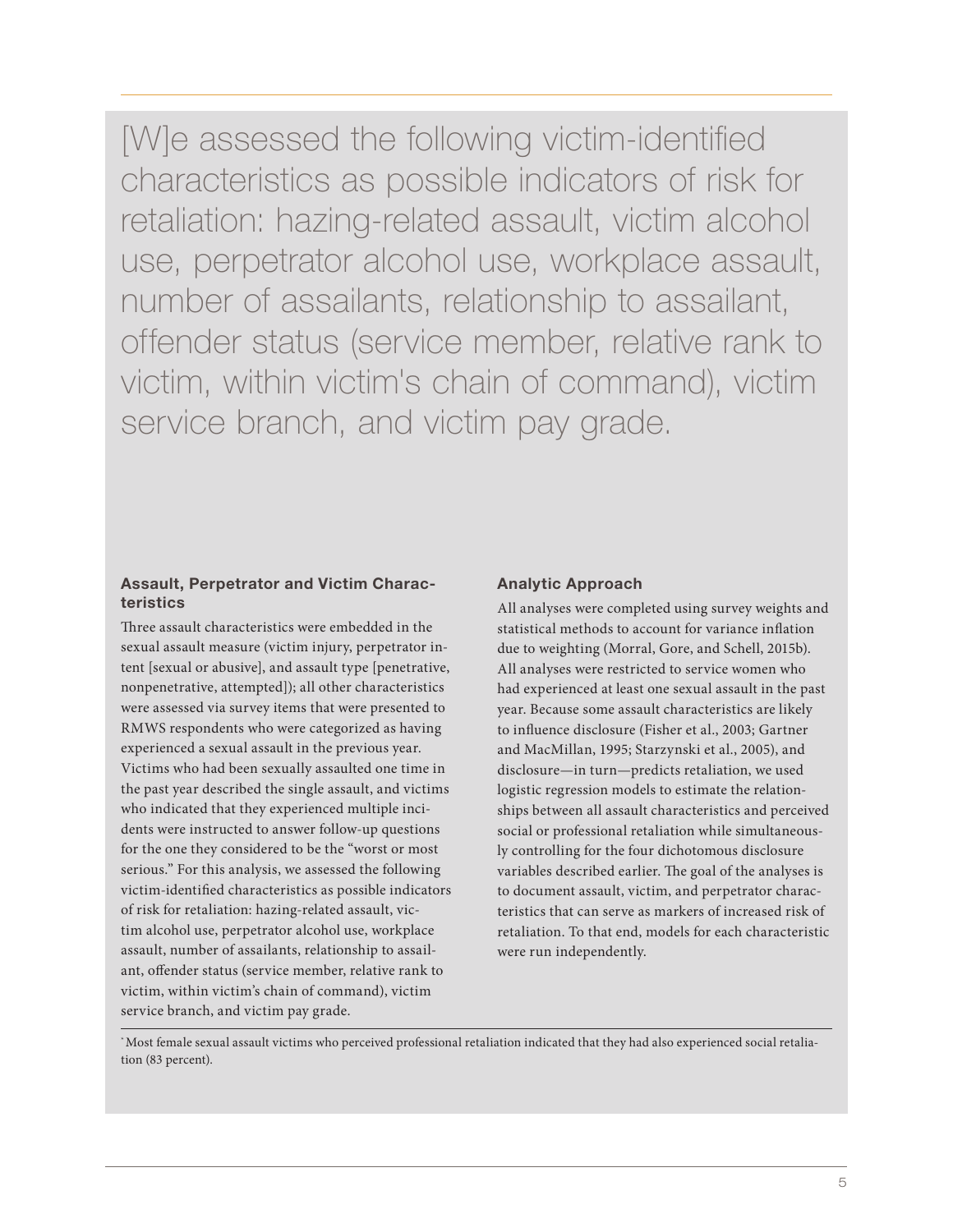exclusive. Individuals in a given category may or may not have told someone in a lower category but did not disclose to someone in a higher category. While the majority of female victims chose to tell someone about the sexual assault (60 percent), a substantial minority told no one (40 percent).

# Victim Disclosure and Likelihood of Perceived Retaliation

The likelihood of perceived social and professional retaliation is related to disclosure ( $\chi^2(6) = 147.1$ ,  $p$ *<* 0.0001). As shown in Table 1, analyses showed that female victims who told a mandatory reporter or filed an unrestricted report (26.4 percent) were significantly more likely to perceive social retaliation than victims who did not make a report but did tell nonmandatory reporters (*p-values* < 0.05) or victims who told no one (13.8 percent;  $p < 0.001$ ).<sup>2</sup> Similarly, victims who told a mandatory reporter or filed an unrestricted report were also the most likely to perceive professional retaliation (27.8 percent). That is, they were significantly more likely to perceive professional retaliation than victims who confided in friends or family and possibly also a covered reporter (4.0 percent;  $p < 0.0001$ ) or victims who told no one (7.1 percent;  $p < 0.0001$ ). The percentage of victims who only told a mandatory reporter or filed an unrestricted report did not differ significantly from those who confided in a covered reporter. This is likely due to the imprecision of the covered reporter category,

which included a small number of victims and had a large confidence interval around the estimate.

Rates of perceived social and professional retaliation were highest among service women who disclosed to a mandatory reporter or filed an unrestricted report. One explanation could be that unrestricted reporting sparks an investigation and disclosure to a commander. Although many of the individuals involved in an investigation are expected to protect the confidentiality of the victim, some do not have this obligation (e.g., potential witnesses who are interviewed as part of the investigation). As a result, it is possible that knowledge of the assault, the victim, and the victim's report will disseminate more widely through the victim's social and professional network than is true when victims disclose only to friends, family, or covered reporters. This dissemination to more people may, in turn, increase risk that at least one individual with knowledge of the assault will retaliate against the victim. Alternatively, it may be that victims who are willing to take the relatively public step of filing an unrestricted report are those who are generally willing to and do share the story more widely. Willingness to disclose, rather than the report itself, may explain the increased risk for retaliation. Interestingly, choosing to avoid telling anyone about the assault does not entirely protect female victims from perceived retaliation; a substantial minority of victims who told no one still experienced perceived social or professional retaliation as a result of the assault (20.9 percent). In these cases, it may be that the perpetrator(s) or someone in the

#### TABLE 1

Weighted Percentage Who Perceived Retaliation by Disclosure Choice Among Female Victims of Military Sexual Assault

| Perceived retaliation     | <b>Most Public Level of Disclosure</b> |                                                |      |                                                                      |
|---------------------------|----------------------------------------|------------------------------------------------|------|----------------------------------------------------------------------|
|                           | No one                                 | Covered reporter or filed<br>restricted report |      | Mandatory reporter or<br>Friends or family filed unrestricted report |
| None                      | 79.1 <sub>a</sub>                      | $77.0_{a,b}$                                   | 82.7 | 45.8 <sub>h</sub>                                                    |
| Social only               | 13.8 <sub>2</sub>                      | 2.1 <sub>a</sub>                               | 13.3 | 26.4 <sub>b</sub>                                                    |
| Professional (+/- social) | $7.1_{\scriptscriptstyle{\text{a,b}}}$ | 20.9 <sub>b,c</sub>                            | 4.0  | 27.8 <sub>c</sub>                                                    |

SOURCE: 2014 WGRA.

NOTE: Values within rows that do not share a subscript are significantly different at the p < 0.05 level based on post hoc paired comparisons using a Tukey-Kraemer adjustment for multiple comparisons.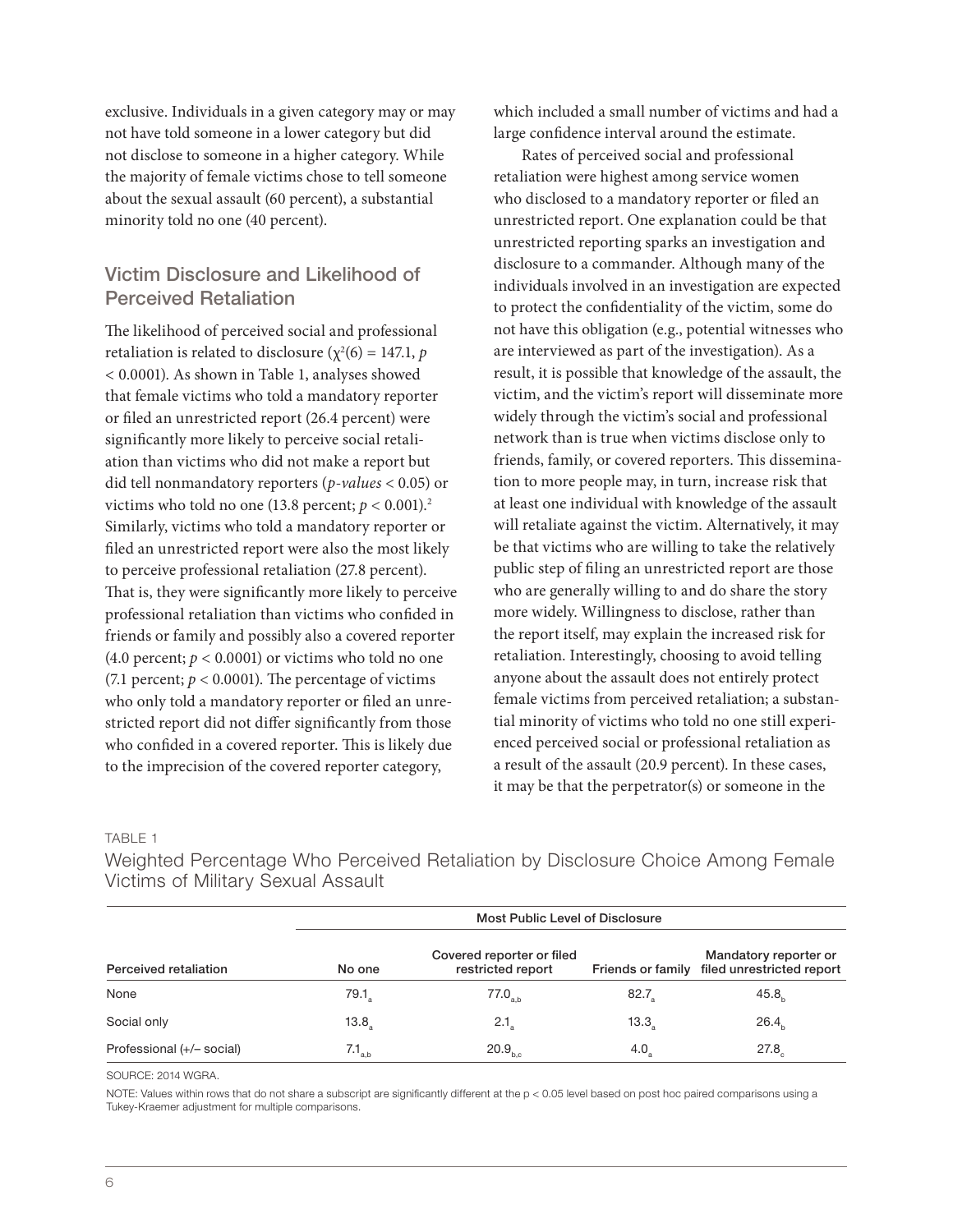perpetrator(s)' confidence (e.g., a friend or colleague who was permitted to watch the assault) was the source of the perceived retaliation. It may be that the similar rates of retaliation against victims who disclosed to trusted confidants (i.e., covered reporters, friends, family) as against those who told no one is an indicator that for these victims too, the source of the perceived retaliation is the perpetrator(s) or someone in the perpetrator(s) confidence.

# Rank of Person Who Committed the Perceived Social Retaliation

Among female victims who indicated experiencing social retaliation, 56.2 percent indicated they were retaliated against by someone who outranked them, 68.0 percent by someone of a similar or lower rank, and 11.2 percent by nonmilitary personnel.<sup>3</sup> The RMWS did not include an item assessing the source of professional retaliation, as professional retaliation must necessarily be by a superior or supervisor with the power to deliver professional consequences.

# Assault Characteristics Predict the Likelihood of Perceived Retaliation

Many factors influence a victim's decision to tell others about an assault, including the severity of the assault, the victim's relationship to the offender, whether he or she experienced social or professional retaliation as a result of a prior assault, and whether victims believe they will receive the support they need if they report (Fisher et al., 2003; Gartner and MacMillan, 1995; Starzynski et al., 2005). Seeking help is a path to receiving medical, legal, and social support, but the cascading effects of officially reporting an assault also make it more likely that victims will experience social or professional retaliation. Thus, to understand whether certain characteristics of the sexual assault increase the risk of retaliation, it is important to control for whether or not the victim disclosed the assault. In the following analyses of potential risk markers of perceived retaliation, all associations control for disclosure to friends or family, a covered reporter, a mandatory reporter, and whether a restricted or unrestricted report was

filed. The goal of the analyses was to identify markers that could help leaders and program developers to identify victims at risk for retaliation. Consistent with this goal, analyses tested each predictor independently, while controlling for disclosure, rather than in a large model that adjusts effects based on the covariance between risk factors. All characteristics described here were assessed for their relationship with professional and social retaliation. Only those relationships that were statistically significant are described hereafter.

As illustrated in Figure 3, female sexual assault victims were more likely to perceive professional retaliation as a result of an assault when the offender's perceived intent was abusive rather than sexual (adjusted odds-ratio ( $OR_{\text{adj}} = 0.7$ ,  $p < 0.001$ ), when the victim was injured ( $OR_{adi} = 1.4$ ,  $p < 0.01$ ), when the incident was related to hazing ( $OR_{adi} = 2.6$ ,  $p < 0.001$ ), when the victim was *not* drinking ( $OR_{adi} = 0.7$ ,  $p <$ 0.01), and when the assault occurred in the workplace  $(OR_{adi} = 1.7, p < 0.001).$ 

The risk of perceived professional retaliation also increased significantly when the perpetrator was higher-ranking than the victim ( $OR_{adi} = 1.7$ ,  $p <$ 0.001) or in the victim's chain of command  $(OR_{ad} =$ 1.8,  $p < 0.001$ ), as well as when there were multiple perpetrators ( $OR_{adi} = 0.7$ ,  $p < 0.001$ , computed with multiple perpetrators as the reference group). See Figure 4.

Fewer characteristics were significantly associated with perceived social retaliation (Figure 5). After controlling for whether and to whom the victim disclosed the assault, we found that female victims were more likely to perceive social retaliation in response to the assault when the attack occurred in the workplace ( $OR_{adi} = 1.4$ ,  $p < 0.01$ ), when there were multiple attackers ( $OR_{adi} = 0.7$ ,  $p < 0.01$ ), and when the perpetrator(s) were service members ( $OR_{adj} = 1.5, p < 0.05$ ) and known to the victim ( $OR_{adi} = 2.1, p < 0.01$ ).

# Victim Characteristics Predict the Likelihood of Perceived Retaliation

The likelihood of perceived professional retaliation was similar across service branches, but the risk of perceived social retaliation was lowest in the Air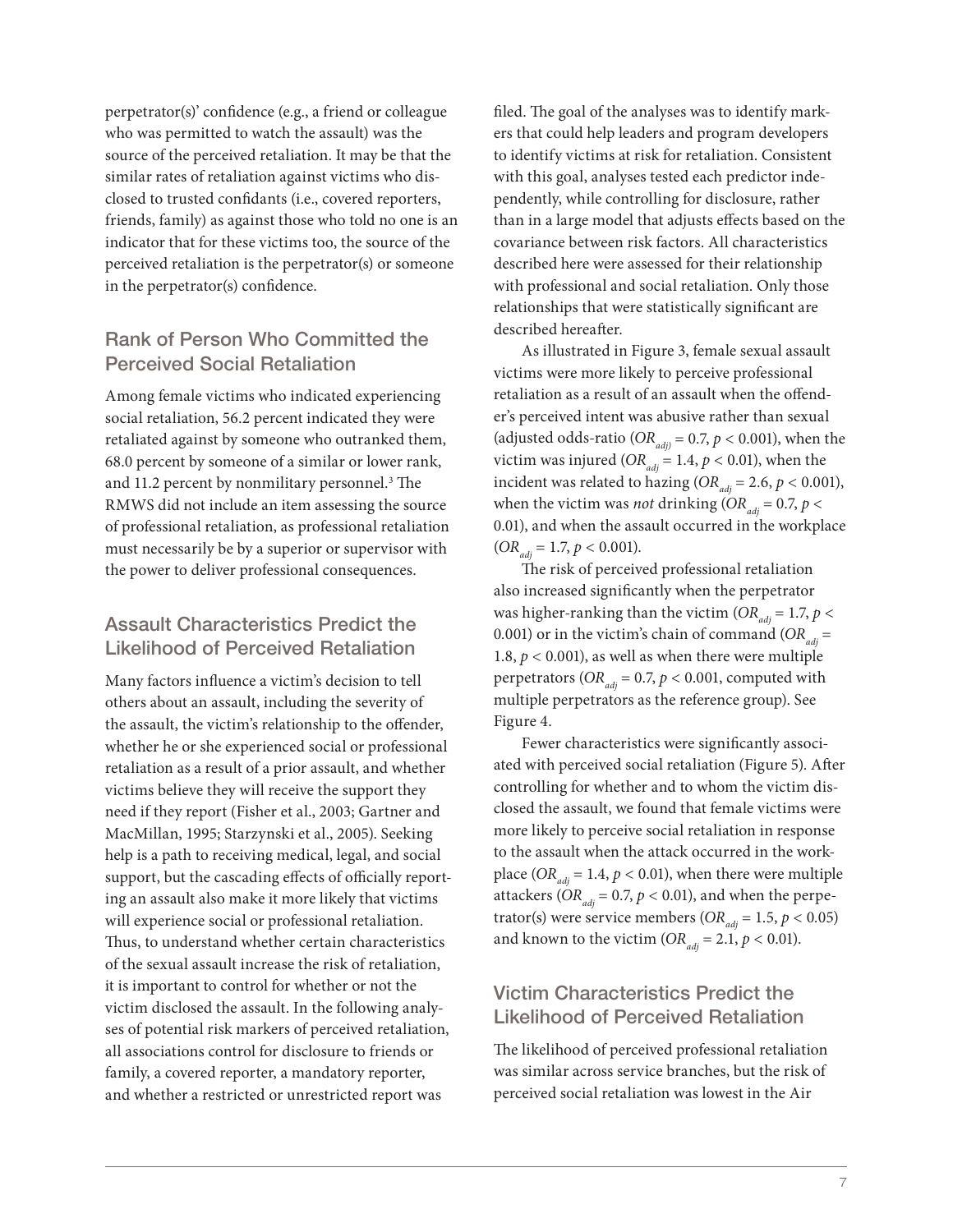#### FIGURE 3

Weighted Percentage of Female Sexual Assault Victims Who Indicated Experiencing Professional Retaliation As a Result of the Assault, by Assault Characteristics



Force ( $OR_{adi}$  = 0.7,  $p$  < 0.05). The RMWS survey found that service women in the Air Force experienced lower rates of sexual assault than those in the Army, Navy, and Marine Corps, even after controlling for demographic and military factors (such as age, education, pay grade, and frequency of deployment; Schell and Morral, 2015). Although many demographic and personnel differences between the services have been ruled out as explanations, the reason why Air Force members are at lower risk for sexual assault (Schell and Morral, 2015) and retaliation is unknown. Perhaps differences in Air Force culture, training, policy, or programing have a protective effect for members.

Relative to junior enlisted service women, perceived professional retaliation was higher among senior enlisted service members ( $OR_{adi} = 1.4$ ,  $p <$ 0.05).

# Limitations

The data used in this report measured victims' perception that they had been socially or professionally retaliated against. This approach has limitations and

strengths. Self-reported retaliation may not align perfectly with retaliation as assessed by an unbiased observer. It is also limited by imperfect alignment with DoD-defined retaliation (i.e., reprisal, maltreatment, or ostracism—see p. 7). It is possible that not all victims who perceived retaliation had experiences that, upon investigation, would have possible legal remedies. In addition, social and professional retaliation were assessed with single-item measures, which are less precise than the retaliation measures introduced for the 2016 WGRA. However, the perceived retaliation measures have the advantage of having been assessed for all sexual assault victims (including victims who did not file an official report). Because the updated 2016 WGRA retaliation measure is assessed only among victims who file a sexual assault report (i.e., excluding all victims who chose not to report the assault), this report provides a better assessment of the proportion of all victims who experienced events they perceived as retaliatory.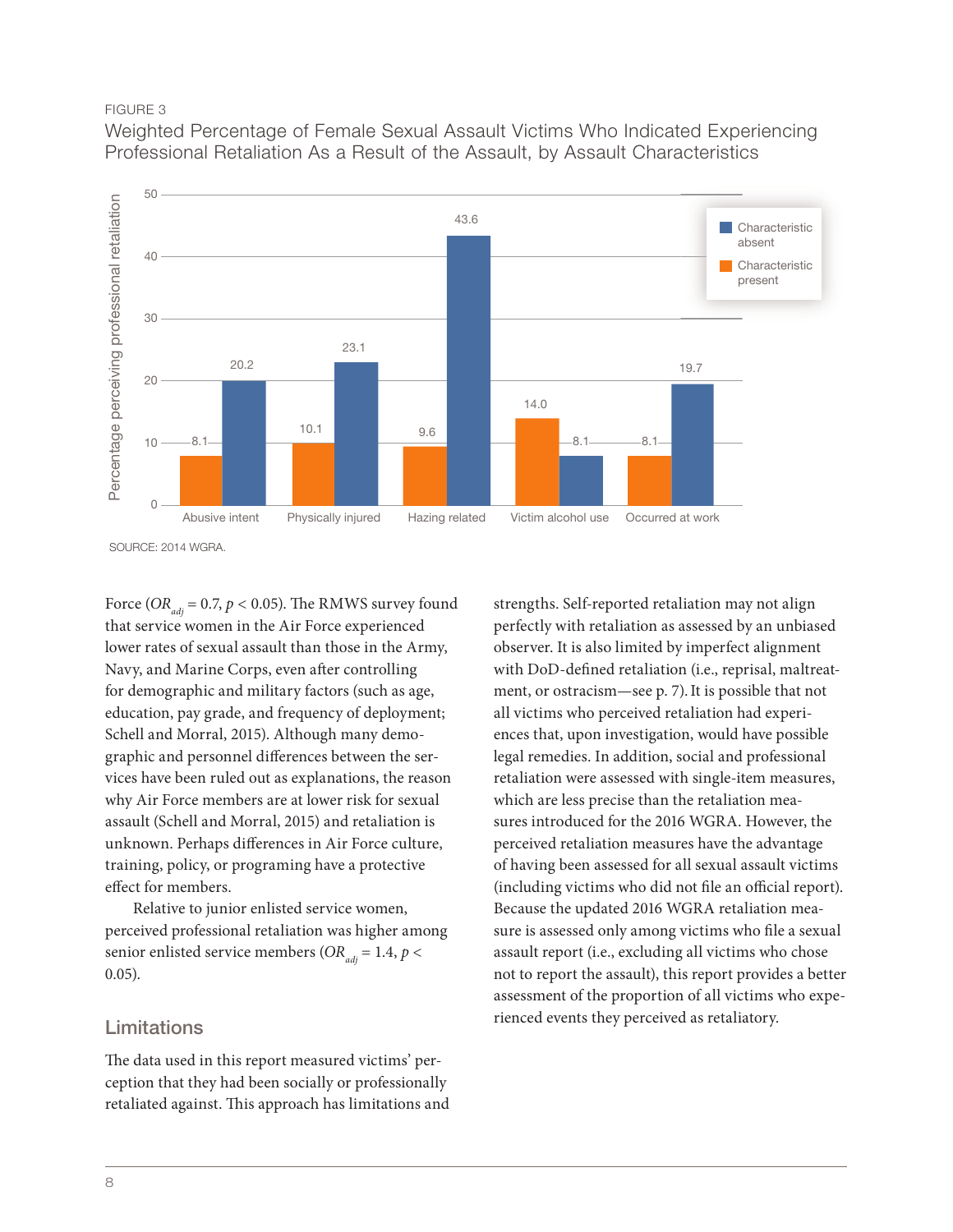#### FIGURE 4

Weighted Percentage of Female Sexual Assault Victims Who Indicated Experiencing Professional Retaliation As a Result of the Assault, by Offender Characteristics



# **Notes**

<sup>1</sup> All percentages are weighted self-report data.

<sup>2</sup> The percentage of victims who perceived social retaliation did not differ significantly among those who told (at most) friends/ family, a covered reporter, or no one.

3 Percentages can sum to more than 100 percent, because some victims perceived retaliation from multiple people.

SOURCE: 2014 WGRA.

### FIGURE 5

Weighted Percentage of Female Sexual Assault Victims Who Indicated Experiencing Social Retaliation As a Result of the Assault, by Assault Characteristics



SOURCE: 2014 WGRA.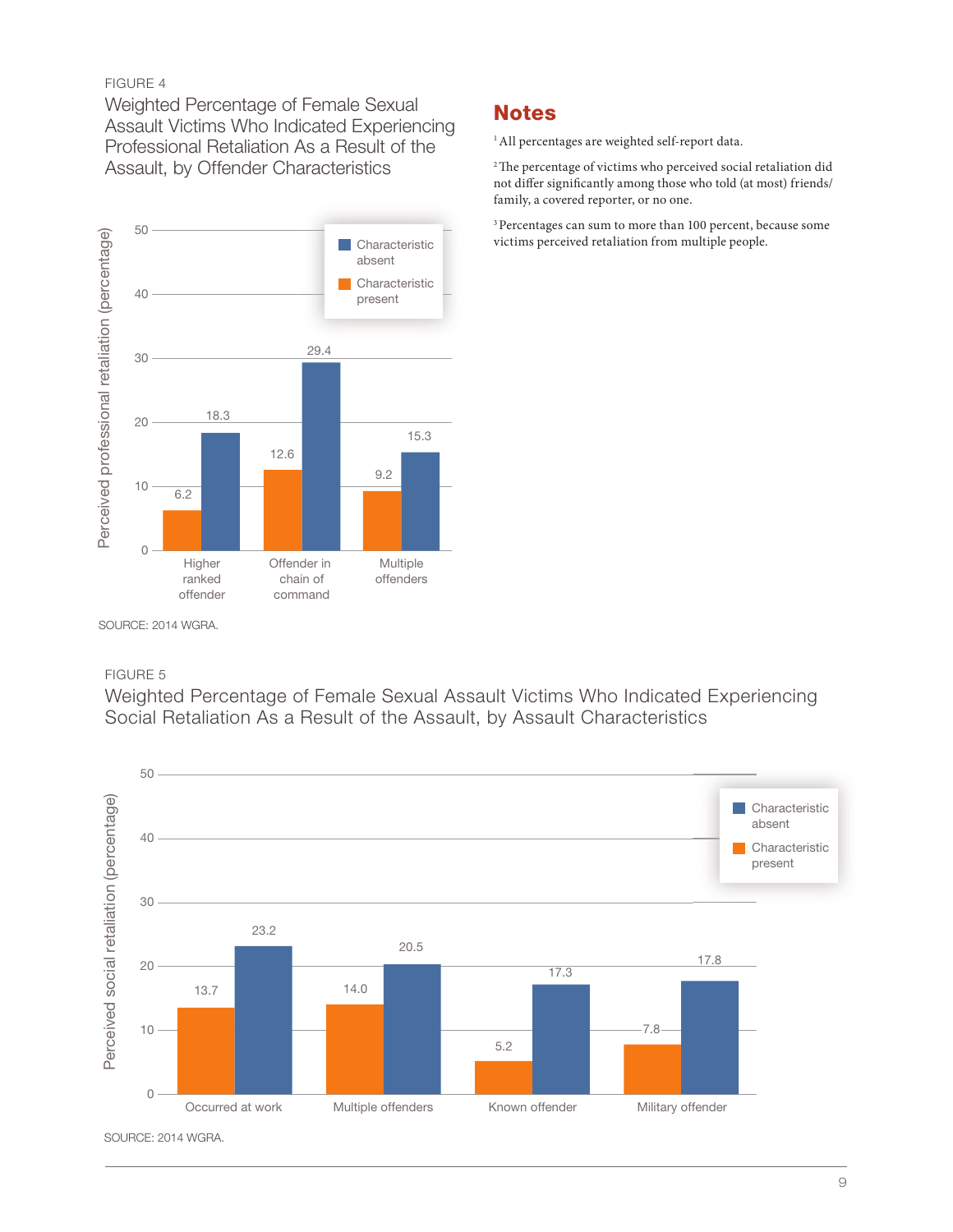# Changes in DoD Measurement of Retaliation

Since the 2014 fielding of the RMWS, the definition and measurement of retaliation against sexual assault victims has changed. The new definitions differ from the ones used in the 2014 RMWS and the current analyses. In 2013, the U.S. Congress directed DoD to "establish definitions of retaliation that can be criminally enforced" (DoD, 2016). As a result, retaliation was clarified to be an umbrella term that includes reprisal, ostracism, and maltreatment of a victim who has filed or is suspected of filing an official report (DoD, 2016). Here, we compare and contrast the RMWS measure of retaliation used with the new approach.

Reprisal is a criminal behavior defined in the UCMJ as taking or threatening to take an unfavorable personnel action against a service member who is perceived as making or preparing to make an official report (10 U.S.C. §1034). In 2016, the WGRA included a new survey assessment of reprisal comprising a three-part series of questions that (a) assess specific unfavorable personnel actions, (b) establish that the action was due to the victim's report (not work performance), and (c) establish the motive of the offender (Davis and Grifka, 2017a). As opposed to the single-item assessment of professional retaliation used in the RMWS and previous WGRA fieldings, the new measure of reprisal assesses behaviorally specific events, purpose, and motive and, therefore, improves certainty that a criminal behavior has occurred. The new survey measure of reprisal diverges from the UCMJ by assessing reprisal only among those victims who have filed an official report about the sexual assault (Davis et al., 2017, p. 407), whereas the UCMJ also includes as possible targets of reprisal any victim whom the offender perceives as preparing to make an official report (10 U.S.C. §1034). Thus, the 2016 WGRA measure would not count as retaliation an instance in which the criminal behavior succeeded in preventing an official report of sexual assault.

In the 2016 WGRA assessment, ostracism and maltreatment take the place of the single-item measure of social retaliation. Ostracism includes insulting or disrespectful comments in public, exclusion from social activities or interactions, and ignoring the victim. Maltreatment includes insulting or disrespectful remarks in private; showing private images, photos or videos of the victim to others; bullying; physical violence; and property damage. Like reprisal, ostracism and maltreatment are assessed with a three-part series that assesses (a) specific behaviors, (b) offender belief that the victim had filed an official report, and (c) offender motive to discourage victim from moving forward with the report, discourage others from reporting, or, in the case of maltreatment only, to abuse or humiliate the victim (Davis and Grifka, 2017a). Ostracism is measured only among victims who filed an official report. The UCMJ definition of maltreatment requires the offender to be someone whose orders the victim is subject to (DoD, 2016). This requirement is dropped from the survey definition of maltreatment but is included as a follow-up descriptor (Davis and Grifka, 2017a; Davis et al., 2017, p. 408).

Both measurement approaches provide useful information. The 2016 WGRA measures of reprisal, ostracism, and maltreatment are more precise measures of retaliation that can be addressed with criminal or administrative actions. However, these measures are administered only to those victims who indicate that they filed an official report and, therefore, do not provide a comprehensive assessment of retaliation against all military sexual assault victims. The current study relies on the single-item measures of social and professional retaliation from the RMWS, which are less precise but have the advantage of having been assessed for all sexual assault victims (including victims who did not file an official report), which provides a better measure of the universe of events, criminal and noncriminal, that can discourage victims from reporting.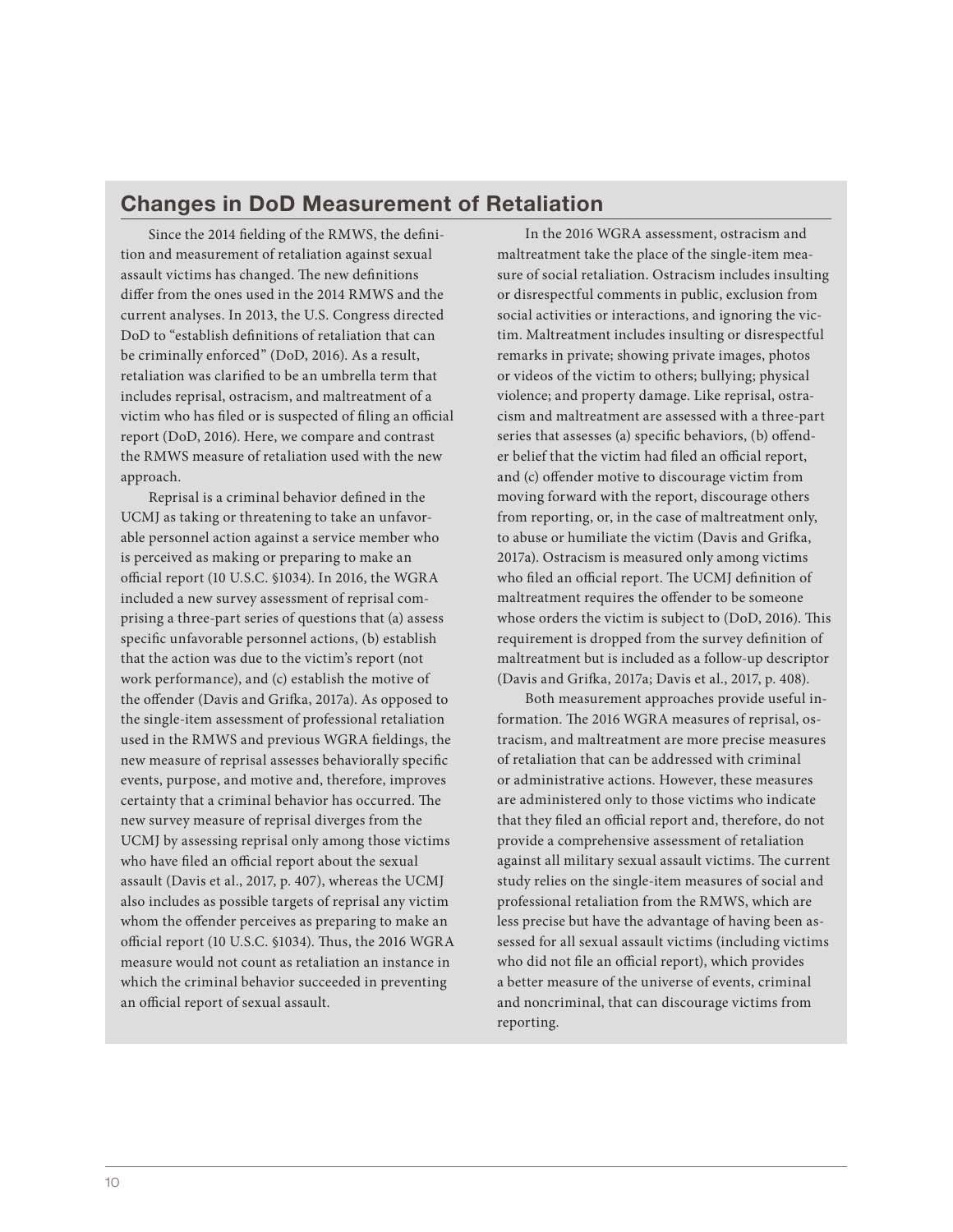# References

Campbell, Rebecca, Courtney E. Ahrens, Tracy Sefl, Sharon M. Wasco, and Holly E. Barnes, "Social Reactions to Rape Victims: Healing and Hurtful Effects on Psychological and Physical Health Outcomes," *Violence and Victims*, Vol. 16, No. 3, 2001, p. 287.

Davis, Lisa, and Amanda Grifka, "Introduction," in Lisa Davis, Amanda Grifka, Kristin Williams, and Margaret Coffey, eds., *2016 Workplace and Gender Relations Survey of Active Duty Members: Overview Report*, pp. 1–18*.* Alexandria, Va.: Office of People Analytics, 2017a.

Davis, Lisa, and Amanda Grifka, "Reporting the One Situation of Sexual Assault," in Lisa Davis, Amanda Grifka, Kristin Williams, and Margaret Coffey, eds., *2016 Workplace and Gender Relations Survey of Active Duty Members: Overview Report*, pp. 103–142*.* Alexandria, Va.: Office of People Analytics, 2017b.

Davis, Lisa, Amanda Grifka, Kristin Williams, and Margaret Coffey, eds., *2016 Workplace and Gender Relations Survey of Active Duty Members: Overview Report*, Alexandria, Va.: Office of People Analytics, 2017.

DoD—*See* U.S. Department of Defense.

Fisher, B. S., L. E. Daigle, F. T. Cullen, and M. G. Turner, "Reporting Sexual Victimization to the Police and Others: Results from the National-Level Study of College Women," *Criminal Justice and Behavior*, Vol. 30, 2003, pp. 6–38.

Frayne, S. M., K. M. Skinner, L. M. Sullivan, T. J. Tripp, C. S. Hankin, N. R. Kressin, and D. R. Miller, "Medical Profile of Women Veterans Administration Outpatients Who Report a History of Sexual Assault Occurring While in the Military," *Journal of Women's Health and Gender-Based Medicine*, Vol. 8, No. 6, July 1999, pp. 835–845.

Gartner, R., and R. Macmillan, "The Effect of Victim-Offender Relationship on Reporting Crimes of Violence Against Women, *Canadian Journal of Criminology and Criminal Justice*, Vol. 37, No. 3, 1995, pp. 393–429.

Hagel, Chuck, "Statement on Sexual Assault in the Military," Secretary of Defense speech delivered in the Pentagon Press Briefing Room, Arlington, Va., December 4, 2014. As of November 21, 2017:

https://www.defense.gov/News/Speeches/Speech-View/ [Article/606638/statement-on-sexual-assault-in-the-military/](https://www.defense.gov/News/Speeches/Speech-View/Article/606638/statement-on-sexual-assault-in-the-military/) 

Jaycox, Lisa H., Terry L. Schell, Andrew R. Morral, Amy Street, Coreen Farris, Dean Kilpatrick, and Terri Tanielian, "Sexual Assault Findings: Active Component," in Andrew R. Morral, Kristie L. Gore, and Terry L. Schell, eds., *Sexual Assault and Sexual Harassment in the U.S. Military: Estimates for Department of Defense Servicemembers from the 2014 RAND Military Workplace Study*, Vol. 2, Santa Monica, Calif.: RAND Corporation, RR-870/2-1-OSD, 2015, pp. 9–30. As of April 7,  $2020:$ 

[https://www.rand.org/pubs/research\\_reports/RR870z2-1.html](https://www.rand.org/pubs/research_reports/RR870z2-1.html)

Kimerling, Rachel, Kristian Gima, Mark W. Smith, Amy Street, and Susan Frayne, "The Veterans Health Administration and Military Sexual Trauma," *American Journal of Public Health*, Vol. 97, No. 12, 2007, pp. 2160–2166.

Morral, A. R., K. L. Gore, and T. L. Schell, eds., *Sexual Assault and Sexual Harassment in the U.S. Military:* Vol. 1, *Design of the 2014 RAND Military Workplace Study*, Santa Monica, Calif.: RAND Corporation, RR-870/1-OSD, 2014. As of April 7, 2020: [https://www.rand.org/pubs/research\\_reports/RR870z1.html](https://www.rand.org/pubs/research_reports/RR870z1.html)

Morral, Andrew R., Kristie L. Gore, and Terry L. Schell, "Results Using the Prior WGRA Measures and Methods," in Andrew R. Morral, Kristie L. Gore, and Terry L. Schell, eds., *Sexual Assault and Sexual Harassment in the U.S. Military: Estimates for Department of Defense Servicemembers from the 2014 RAND Military Workplace Study,* Vol. 2, Santa Monica, Calif.: RAND Corporation, 2015a, pp. 69–76. As of April 7, 2020: [https://www.rand.org/pubs/research\\_reports/RR870z2-1.html](https://www.rand.org/pubs/research_reports/RR870z2-1.html)

Morral, A. R., K. L. Gore, and T. L. Schell, eds., *Sexual Assault and Sexual Harassment in the U.S. Military:* Vol. 2. *Estimates for Department of Defense Service Members from the 2014 RAND Military Workplace Study*, Santa Monica, Calif.: RAND Corporation, RR-870/2-OSD, 2015b. As of April 7, 2020: [https://www.rand.org/pubs/research\\_reports/RR870z2-1.html](https://www.rand.org/pubs/research_reports/RR870z2-1.html)

Riggs, N., D. Houry, G. Long, V. Markovchick, and K. M. Feldhaus, "Analysis of 1,076 Cases of Sexual Assault," *Annals of Emergency Medicine*, Vol. 35, No. 4, April 2000, pp. 358–362.

Rock, L. M., *2012 Workplace and Gender Relations Survey of Active Duty Members: Survey Note*, Arlington, Va.: Defense Manpower Data Center, March 2013.

Rock, L. M., R. N. Lipari, P. J. Cook, and A. D. Hale, *2010 Workplace and Gender Relations Survey of Active Duty Members: Overview Report on Sexual Assault*, Arlington, Va.: Defense Manpower Data Center, March 2011.

Public Law 114-92, Preventing Retaliation Against Members of the Armed Forces Who Report or Intervene on Behalf of the Victim of an Alleged Sex-Related Offence, Sec. 539, National Defense Authorization Act for Fiscal Year 2016, November 25, 2015. As of November 21, 2017:

[https://www.gpo.gov/fdsys/pkg/PLAW-114publ92/pdf/PLAW-](https://www.gpo.gov/fdsys/pkg/PLAW-114publ92/pdf/PLAW-114publ92.pdf)114publ92.pdf

Schell, T. L., and A. R. Morral, "Branch of Service Differences in the Rates of Sexual Assault and Sexual Harassment," in Andrew R. Morral, Kristie L. Gore, and Terry L. Schell, eds., *Sexual Assault and Sexual Harassment in the U.S. Military: Estimates for Department of Defense Servicemembers from the 2014 RAND Military Workplace Study*, Vol. 2, Santa Monica, Calif.: RAND Corporation, RR-870/2-1-OSD, 2015, pp. 69–76.

Skinner, K. M., N. Kressin, S. Frayne, T. J. Tripp, C. S. Hankin, D. R. Miller, and L. M. Sullivan, "The Prevalence of Military Sexual Assault Among Female Veterans' Administration Outpatients," *Journal of Interpersonal Violence*, Vol. 15, No. 3, March 2000, pp. 291–310.

Starzynski, L. L., S. E. Ullman, H. H. Filipa, and S. M. Townsend, "Correlates of Women's Sexual Assault Disclosures to Informal and Formal Support Services," *Violence and Victims*, Vol. 20, No. 4, 2005, pp. 417–432.

U.S. Code, Title 10, Section 1034, Protected communications; prohibition of retaliatory personnel actions.

U.S. Department of Defense, *DoD Retaliation Prevention and Response Strategy: Regarding Sexual Assault and Harassment Reports*, April 2016.